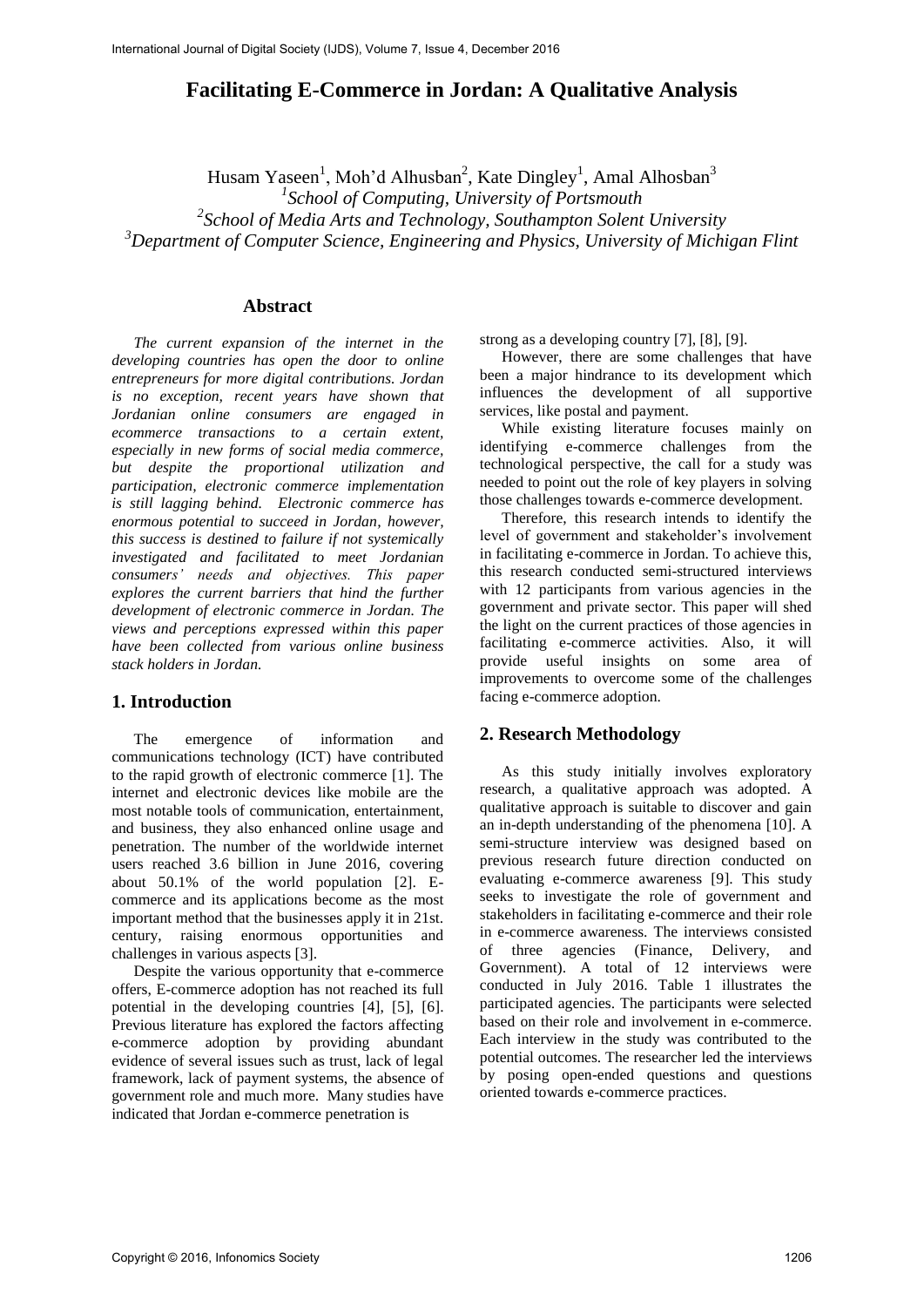| Agency     | <b>Sector</b> | Role          | Number of<br><b>Interviewees</b> |
|------------|---------------|---------------|----------------------------------|
|            | Bank A        | <b>Branch</b> |                                  |
| Finance    |               | Manager       |                                  |
|            | Bank B        | Digital       | 1                                |
|            |               | Marketing     |                                  |
|            |               | Manager       |                                  |
|            | Bank C        | <b>Branch</b> |                                  |
|            |               | Manager       |                                  |
|            | Payment       | <b>Sales</b>  | 1                                |
|            | Gateway       | Manager       |                                  |
| Delivery   | Delivery      | <b>Branch</b> | 1                                |
|            | Agent A       | Manager       |                                  |
|            | Delivery      | Dispatched    |                                  |
|            | Agent B       | officer       |                                  |
|            | Delivery      | <b>Branch</b> | 1                                |
|            | Agent C       | Manager       |                                  |
| Government | Customs       | N/A           | 1                                |
|            | Legislations  | Researchers   | 4                                |
|            |               | $in E-$       |                                  |
|            |               | commerce      |                                  |
|            |               | Law           |                                  |

Table 1. Interviews Participants

After obtaining the required approval, the participants were asked to participate in the study. The researcher visited the participants on their workplace at a specific time. Each of the participants was interviewed individually. The duration of each interview conducted was between one hour and one hour and 30 minutes. The analysis of the interviews involved various steps. Firstly, the recorded interviews were transcribed and typed. This step was achieved by listening to the recordings, and transcript in Arabic and then translating the produced transcript into English. In total, the recorded interviews resulted in 62 pages of transcription in both Arabic and English. After the transcription and translation, each question was analysed separately for individual participants.

### **3. Results and Discussion**

The study identified specific barriers hindering the adoption of e-commerce in Jordan. There is a wide range of reasons why e-commerce adoption in Jordan is hindered, see figure 1. for a framework of barriers hindering e-commerce adoption in Jordan. These reasons are most: lack of government support; lack of legislations; economic barriers (lack of payment systems, lack of postal services), socioculture barriers (lack of awareness).



Figure1. Framework of Barriers Hindering E-Commerce Adoption in Jordan

#### **3.1. Lack of Government Support**

The level of government support in e-commerce development is crucial for successful adoption especially in the developing countries [11]; [12]. By setting up the required IT infrastructure, it will affect the process of e-commerce development and inspire both public and private sectors to adopt e-commerce.

In the middle eastern countries, e-commerce implementation decisions are taken by the government. Therefore, its level of support will have an impact on the economic growth as the number of internet users are rapidly increasing [13]. Despite the advantages that e-commerce can offer, the government involvement in most of the middle eastern countries has not reached the desired expectations.

For example lack of government support was a significant barrier to e-commerce adoption in Oman [14], and Saudi Arabia [15]. The government in Jordan however, has proposed various initiatives to drive e-commerce development to the required level by providing guidance and support for the private sector [16]. Nevertheless, the Jordanian government has underestimated the impact of e-commerce on the economic growth by shifting its focus on the implementation of e-government programme. Consequently, this has prevented the successful spread of e-commerce and directed the research conducted in the field of e-commerce development toward e-government implementation.

Several scholars have investigated the government support of e-commerce development and have found that businesses who adopted e-commerce were perceived higher government support than nonadopters [13]; [17]; [18]; [19]; [20]; [21]. In Singapore, for example, the government support level was high enough to lead the country in ecommerce adoption, not only in their initiative towards e-commerce infrastructure but also in developing a strategic plan to increase the level of awareness among society [22].Therefore, the Jordanian government should plan strategies to achieve and raise national awareness of the Internet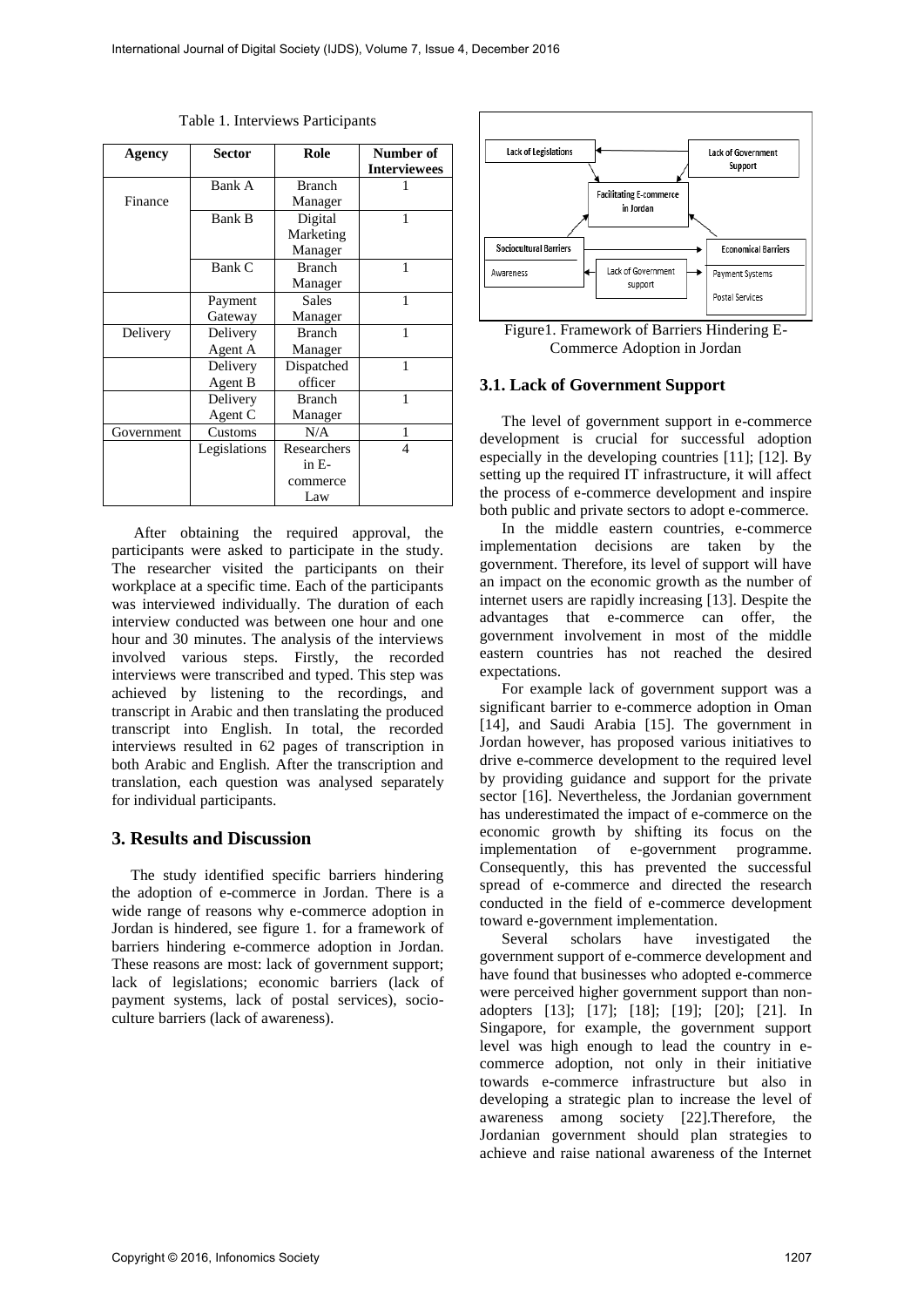and e-commerce by providing a marketplace that complies with customers' needs, reducing the administration, operations costs, taxation, and increasing the investment in the ICT infrastructure [23]. Furthermore, previous studies have shown that some of the e-commerce challenges cannot be addressed without the government's support such as e-commerce legislations and awareness [24]. The Jordanian government is responsible for setting the e-commerce laws and facilitating other services like reducing taxation for products purchased online. An interviewee from Jordanian Customs department said: *"Our role in e-commerce is quite important, and we understand the advantages of e-commerce to our economy growth. Therefore, for the products purchased online for 200JD and below, we have waved the customs tax to encourage customers to buy online".* Consequently, government support plays an important role in e-commerce adoption and it has the potential to make a positive contribution to e-commerce development or more negatively to place barriers in the way [24].

### **3.2. Lack of E-commerce Legislations**

### **3.2.1. Jordan's' Electronic Transaction Law (ETL)**

Jordan became one of the first countries in the Middle East region to enact laws regarding ICT related transactions following the spread of internet use in the [25]. This legislation followed the realisation that the internet customers need to be protected because the internet poses fraud and mistake threats. Jordan introduced the Electronic Transaction Law (ETL) to provide legal backing for electronic transactions. However, it did not nullify other laws that already existed. Where there is a shortfall in the new law, traditional contracting laws are still applicable. The new ETL covers a wide area of internet transactions including computer information transactions, general sale of goods and services via the internet, and other inter-party transactions conducted online. The scope of the act applies to all business-related transactions and government or official institution approved transactions. Enforcement of the act requires that both parties agree that they are going to conduct their transactions online.

The Electronic Transaction Law (ELT) was firstly drafted in 2001/no.85, then it was modified in 2015/no.15. This Law covers both governmental and business related transactions. This law was endorsed to be a model online transaction law, which was adopted by the United Nations Commission on International Trade Law (UNCITRAL) in 1996. Its main purpose was to acknowledge the transactions which take place electronically with the same legal value of the traditional environment. However, there

were no important for this law as the article no.102 in Jordanian law stated that, it is legal to conduct transactions or contracts by phone, fax, and other electronic means, and the Internet is part of these means.

#### **3.2.2. The Practicality of ETL**

Legislation of the ETL, however, did little to better protect or offer a legal basis to address legal issues compared to the already existing law. The model law that existed had provision to include any new emerging technology within its jurisdiction. In this case, the emergence of the internet and internetrelated businesses could be accommodated under the old law by adjusting some articles in the law. The new law did not protect the consumer in an internetbased transaction in the same way as a consumer in any other transaction conducted offline. The new law failed to address concerns of internet businesses which include increased threats of fraud and mistakes as compared to other traditional transactions. In this respect, the legal framework in Jordan is not adequate to ensure safe and convenient transactions over the internet and needs reviewing.

*Researcher1: "The is a lack of the Jordanian ET legislation, as the legislator was only concerned to recognise all transactions which are conducted electronically are legal. However, the legislator was supposed to organise the transactions between traders and customers. On this basis, all the electronic commerce laws were formed, such as the UK e-commerce law for 2002, the French ecommerce law and the European e-commerce directive law. These laws focused on customers, while the Jordanian law did not pay attention to this point as it mainly focused on recognising the legality of electronic businesses."*

#### **3.2.3. Awareness of Legislations**

Awareness about legal aspect in e-commerce is vital. Customers and businesses need to be aware of the legality of conducting online activities. In addition, awareness about their legal protection is another crucial aspect. Failing to do so, could resulting in being a victim of various activities such as fraud and aggressive advertisement. Jordanians people are not legally educated, as most of them are not aware of the legal framework that governs electronic commerce. On the other hand, even if people are aware of the existence of this law, the ETL itself were drafted in a very complex way. This also points to the limitation of this law as the model transaction law has been literally translated. The law used purely legal terms and jargons which make it difficult to understand by the non-special reader, also without giving any consideration to the terms used in the Jordanian market.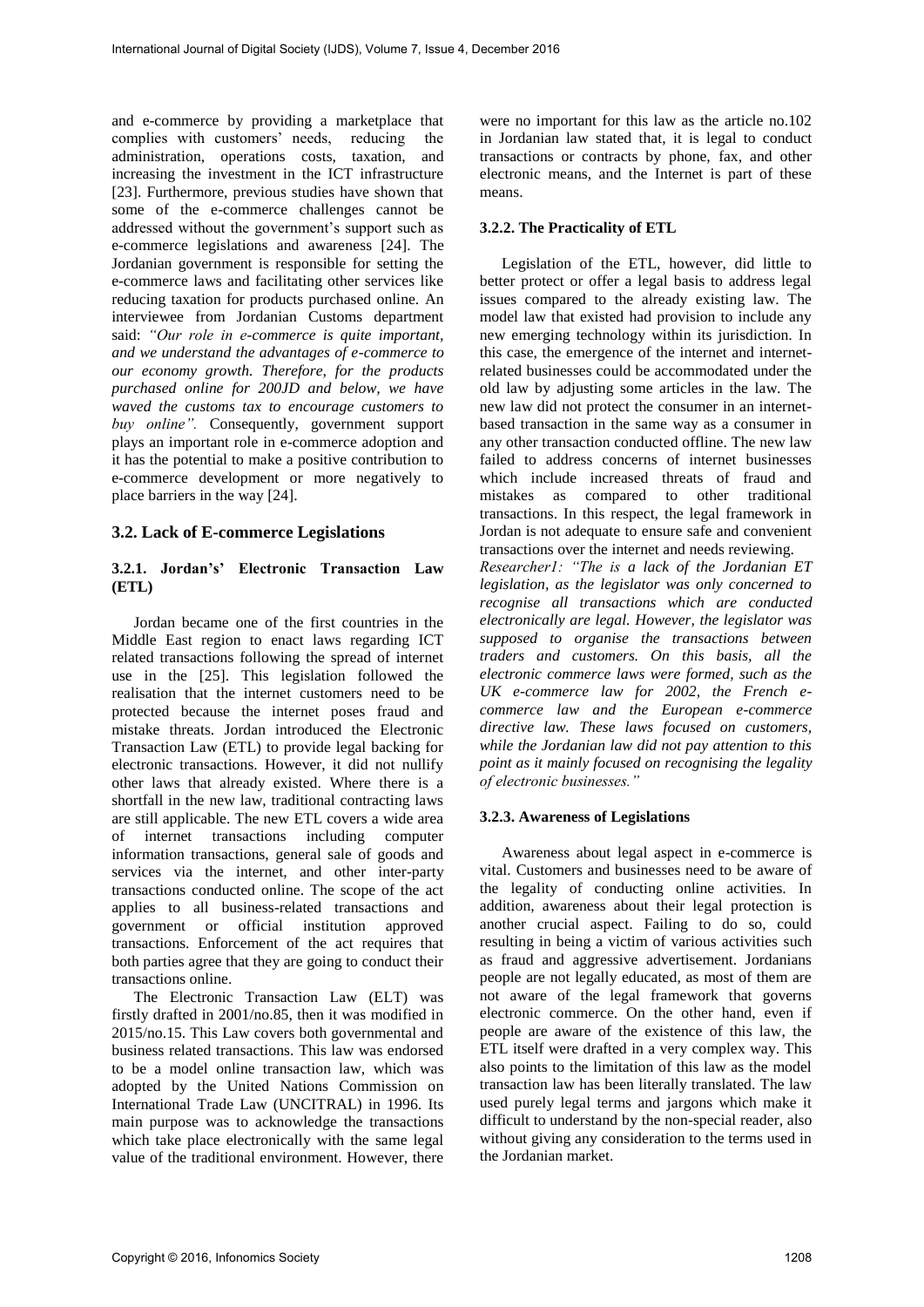*Researcher 3: "Jordanians have uncertainty and they have a very big problem regarding awareness, also there is a problem regarding the legal education"*

Laws in Jordan are usually endorsed by the House of parliament after a series of procedures, then they will be published in the Official Gazette, and after 30 days these laws become legitimate. However, in Jordan, there are many people who do not read the Official Gazette. Therefore, the role of universities and schools become significantly important to announce these laws. In addition, the use of television advertisements where that Jordanian citizen become aware what are the laws, which gives them a series of rights and duties.

Furthermore, if the Jordanian government interested in the success of e-commerce as they did to ensure the successful of e-government, it must use the same methods used to educate people through television advertisements and applications. What is needed from the government is to produce at least one application that aims to make people aware of electronic commerce in general and the legislation in particular. This will action will make a big shift in the development of electronic commerce in Jordan.

#### **3.2.4. Successful Practices**

There is no doubt that the existence of ecommerce law will enhance the development of ecommerce implementation and adoption in any country. The UNCITRAL law issued a model online transaction law so all countries around the world can follow to ensure that there is no conflict of laws, especially because e-commerce is an international and borderless in nature.

Therefore, there had to be an agreement of laws to create some sort of harmony in the rules that govern e-commerce. The ETL in Jordan is an important aspect in order to recognise the existence of e-commerce. However, this law has a lot of limitations, as some rules governing the relationship between parties who are contracting electronically are not detailedly clarified. Consequently, all the rules governing the contract will be turned back to the general rules in civil law.

Jordan has an opportunity to borrow from other countries that already have established laws governing internet businesses such as the USA and UK. In these developed nations, the consumer is protected through adequate regulations that govern how online stores should be established and how internet service providers should operate. By referring to these models, Jordan stands to benefit by instituting adequate relevant laws that apply to their situation without having to use many resources in extensive research. The nature of online transactions is quite different from other transactions in several ways.

Firstly, the parties involved carry out their transaction at a distance from each other, unlike other transactions where they are located in one place. Lack of this physical presence gives rise to certain concerns thus requiring regulation to protect the parties. Secondly, online transactions involve added risk to the buyer compared to the traditional transaction settings. For example, in a traditional setting, the buyer is physically present at the store and has the opportunity to examine the product before making a purchase. This is usually not the case in an online transaction. This calls for legislation that can protect the buyer in the event of a contract where the seller took advantage of the circumstance to defraud the buyer, or vice-versa. To encourage e-commerce in Jordan, the Jordanian legislature should ensure both businesses and customers are adequately protected and are aware of the protection afforded him/her.

Legislation has a crucial role and it consists of combinations of elements. Therefore, each element of law required to achieve an objective, and this objective cannot be achieved by e-commerce law only, but there are a set of laws that should be endorsed to be full-fledged. Therefore, Jordanian legislator required not to make the same mistake by issuing electronic consumer protection law where there is an absence of the consumer protection law in the traditional environment, where the customer can trust the traditional market in the first place and being confidence to transition to electronic market. On the other hand, the successful Self-Regulation model which was adopted by "E-Bay" to ensure consumer protection could be a decent option that the legislator can force online businesses to adopt it. Thus, this will increase the consumer protection by providing refund policies and various payment options. This will cover most of the limitations that the ETL failed to include.

### **3.3. Economical Barriers**

#### **3.3.1. Lack of Postal Services**

Development of postal services in a country affects the rate of e-commerce growth. This is because most of the e-commerce products rely on postal services to facilitate their operation such as delivery of parcels, bills, and transactional documents [26]. In this respect, postal operators all over the world are quickly advancing their services to accommodate crucial ICT solutions that support ecommerce. This includes integrating payment and parcel tracking services in their ICT systems and offering solutions to counter the increasing problem of illegal and counterfeit products originating from ecommerce.

Jordan is considered to be adequately high in terms of technical preparedness and professional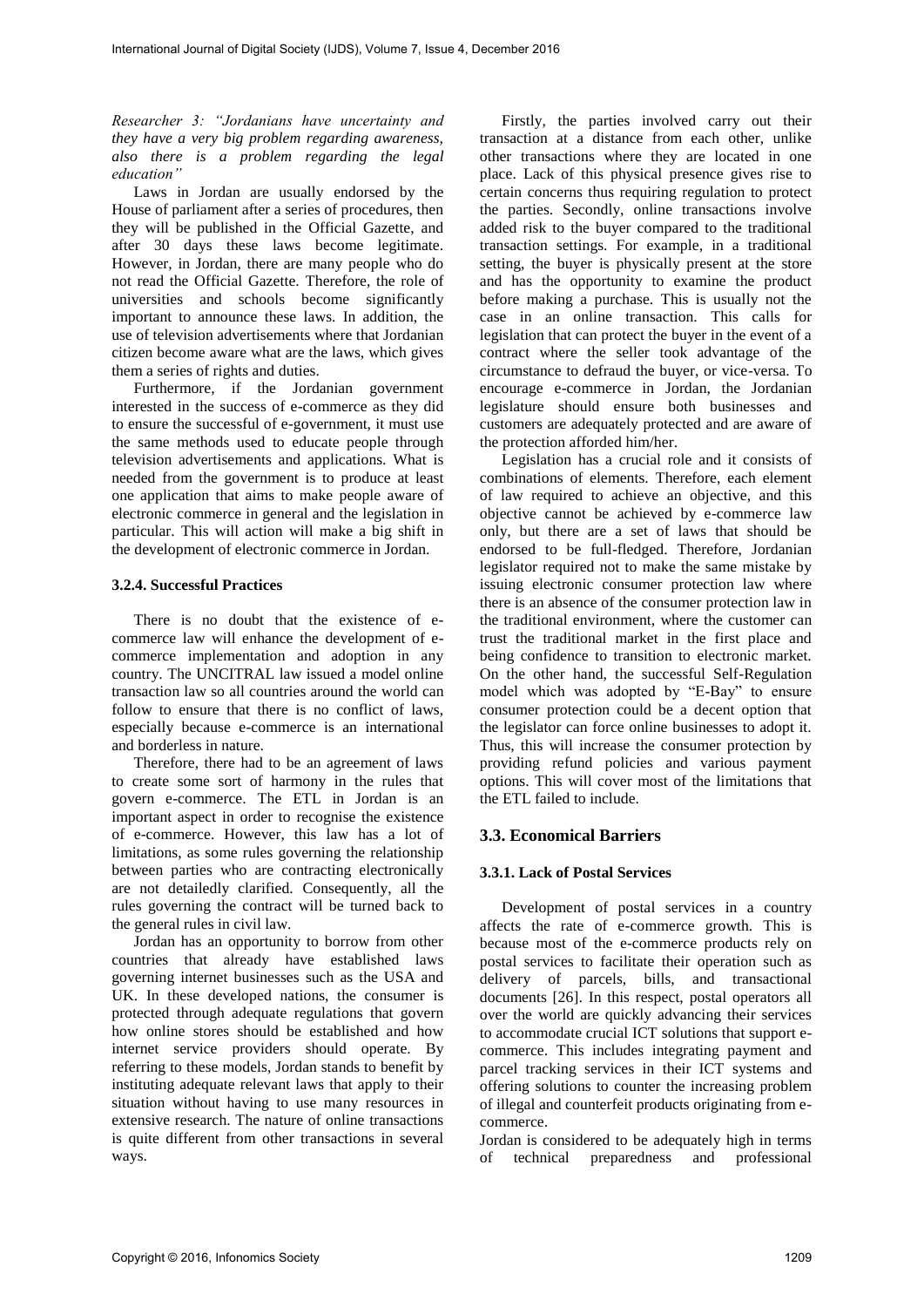preparedness. However, it is still in an earlier stage of developing some services. One of these services is the Jordanian postal system which runs by the government. The postal service is underdeveloped as compared to first world country standards, but quite adequate to offer basic postal services to the country's' customers. Services offered include money transfer, mail and parcel delivery through rental post office boxes [27].

In Jordan, the delivery system does not include door step delivery, as there is no associated address to the streets and homes in most of the cities, which makes it difficult for e-commerce business to effectively serve their customers. Since the mail is still handled manually, most people pick up their mail from post offices [26]. This operating environment is counterproductive for the growth of a new age system such as e-commerce which relies heavily on access to information of customers. The lack of an efficient postal system is equally detrimental to customers as well. For e-commerce customers, the delivery system is an important service in order to get their products on time and at a fair price.

However, when it comes to accesses to ecommerce services, customers in Jordan are still facing two major issues: 1) lack of an assigned home address, 2) some businesses do not post their products to specific countries. This makes it challenging for customers to take advantage of ecommerce services even if they are aware of its benefits.

*Delivery Agent A 1: We have a post office in each city in Jordan, customers can rent a PostBox and get his/her mails delivered to it. We usually notify our customers by calling them or sending text messages to collect their postage from their local post office.* 

*Delivery Agent B 2 and C: Customers usually provides their contact details and city address in their orders, therefore, we usually call the customer to arrange the delivery to their most convenient place. often customer's direct us to their existing place to get their postage*.

Lack of an assigned home address is not only limited to Jordan, where most of developing countries are faced with the same issue. Since allocating associated address to every home in Jordan seems to be difficult as this stage, as this will require a vast of resources and planning and above all, it cannot be achieved overnight. Therefore, the two alternative options provided by the delivery agents can to some extent wave this challenge. This will ensure the customers that their postages will be delivered to them anytime and anywhere in Jordan.

Secondly, some businesses do not post their products to specific countries. Customers in Jordan are facing another type of challenge, even though they are extremely interested in e-commerce services, the weaknesses in supplemental systems

prevent them from using e-commerce like their counterparts in other countries. Some businesses are only posting their products to specific countries or regions, and Amazon is one of them. Jordanian are well introducing to some well-known online shopping sites but their engagement was not present due to the delivery barrier. Therefore, the role of delivery agents had to be present in solving this issue.

*Delivery Agent B 2 and C: We understand that some customers cannot have their products deliver to them due to their location and Jordan is one of them. Therefore, we offered our customers to open a virtual account in any country that allows them to have their products delivered, then when their products delivered to that address we ship it to Jordan.* 

The previous statement provided by privet delivery agents could be a proper solution for customers who are willing to shop online from businesses that not shipping to certain countries. However, this challenge remains with the service high cost, as most of the customers they do not afford the shipping cost added to their purchase. Therefore, a new solution should be found to overcome this issue.

Awareness in e-commerce plays an important role in its adoption. Each process in e-commerce cycle requires a certain level of awareness to successfully complete the purchase online. Therefore, awareness of the delivery services available to the customers is an important aspect. Customers need to distinguish between the affordable and sufficient delivery service available to him/her. Online businesses are responsible for posting information about their products and shipping information, while customers have the options to choose the convenient shopping service. Therefore, customers should have a certain level of awareness to complete their purchase.

#### **3.3.2. Lack of Payment Systems**

The diffusion of the Internet has radically changed the financial services industry. Many banks have established a presence on the Internet using web technologies providing customers with the opportunity of performing transactions by various means [28]. The availability of reliable payment systems such as debit and credit cards provided by financial sector like banks that facilitates the online payment transactions is critical to the development of e-commerce in especially in the developing countries [29].

Such service makes the payment over the Internet possible through credit, debit, or digital money. It also facilitates other transactions conducted online like delivery of those products purchased over the Internet. Its development also requires reliable and secure payment infrastructure to avoid frauds and other illegal actions. A supportive electronic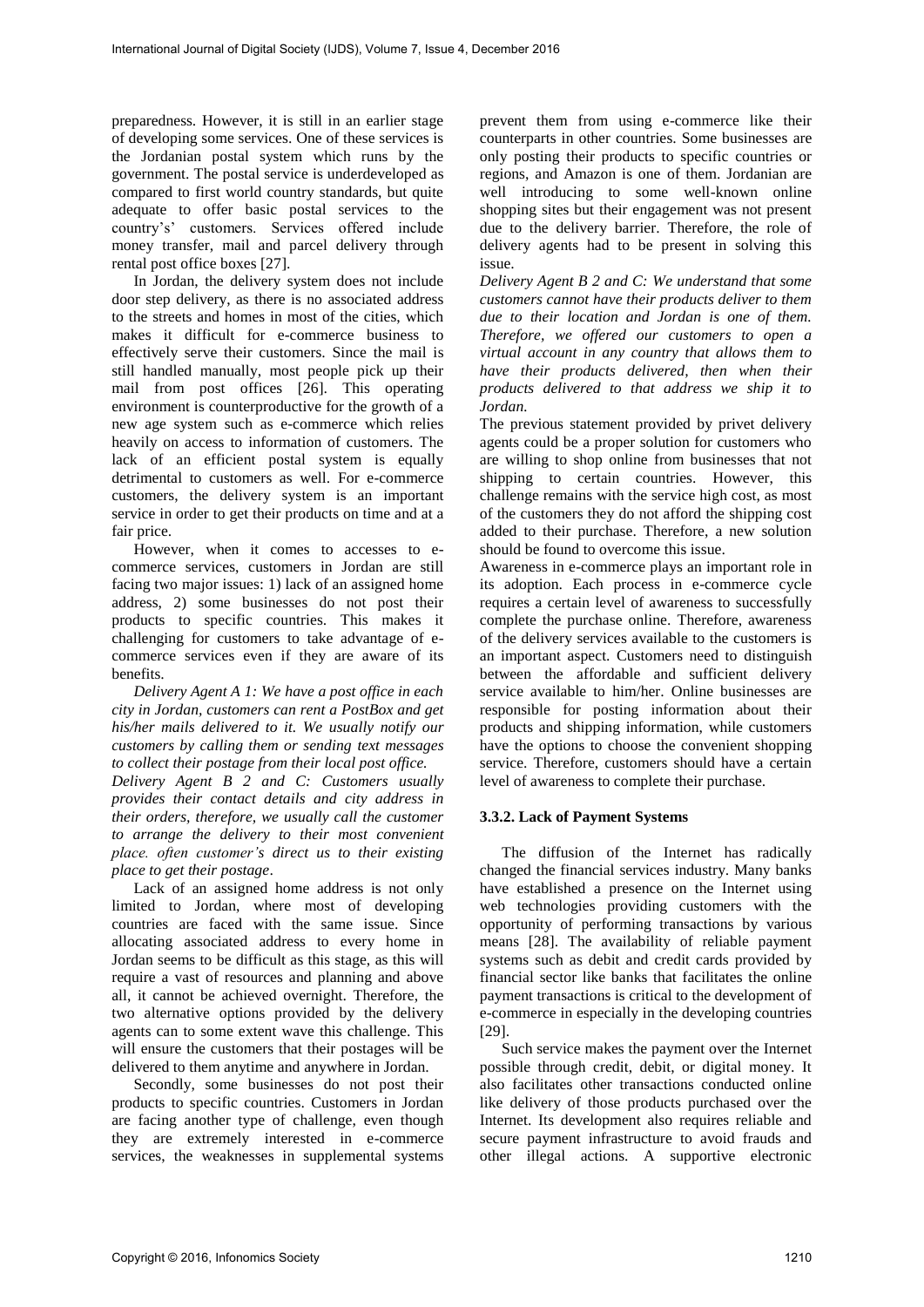payments infrastructure is crucial to ensure the success of e-commerce, which considers a bridge between e-commerce and the financial firms of the economy. The efficiency and availability of the payments system itself can help or hinder the development of e-commerce.

In most developing countries, customers may be unable to purchase online because most of them do not own credit cards. In addition, many firms in the developing countries do not have payments systems that are available to make online shopping [13]. Previous studies have found such problem for B2C e-commerce in Russia, India and Latin America [30]; [31]. In Asia, 35–40% of transactions are cash-based [32]. Other aspects of financial systems are also underdeveloped [33]. In the Caribbean, local banks do not process online credit card transactions or other forms of electronic payment systems [34]; [35]. Similarly, in China lack of online payment processes directly inhibit e-commerce [36]. The banking sector in Jordan is not an expectation to this challenge, it is yet to be fully utilised as a value-adding tool to improve customer relationships and achieve cost advantages. Unavailability of credit cards is also a major hurdle in Jordan [37]; [38]; [32]. However, most banks in Jordan allow their customers to use their cards to purchase online upon activating their cards in advance, but there are certain rules and procedures. According to interviewee A, "There are two types of cards available to our customers: Visa Electronic cards and Charged cards (Credit Card), both cards authorised its holder to make online payments but he/she have to activate in advance.

Banks and payment gateways were aware of the trust issue, especially within the Jordanian culture. Therefore, to reduce the possible exposure to theft and fraud allowed with debit and charged card, they provided an alternate solution for those who are willing to shop online without the need to exposed their card details. Interviewee B and C stated, "Recently, we started to issue an online shopping card called (Pre-Paid Shopping Card) which allows any existing clients and non-clients to deposit a certain amount of money in advance to use this card with some additional fees We believe customers will feel confident this way." Interviewee C said "we had to think of having online payment options to build the trust and encourage our customers to buy online, otherwise, this will affect the decision to adopt ecommerce"

Despite the solutions offered by banks and payment gateways, customers in Jordan still not aware about these services. Lack of awareness in payment systems has created a barrier to e-commerce adoption. Therefore, service providers should follow an awareness strategic plan to utilise and create a greater potential for their customers to participate in e-commerce. Interviewee A explained the reason for E-Commerce not being used widely is that "In Jordan, there is insufficient awareness and understanding of E-Commerce services". Thus, awareness of online payments is crucial for successful e-commerce adoption in Jordan and developing countries in general.

### **3.4. Sociocultural Barriers**

#### **3.4.1. Lack of E-commerce Awareness**

In most developing countries, sociocultural characteristics associated with e-commerce pose a challenge and consider as a major barrier to ecommerce development. Lack of e-commerce awareness is the most critical inhibitor cultural barrier which prevents customers to engage in ecommerce. According [13], lack of e-commerce awareness is a factor taken for granted in developed countries. Awareness about all aspect of e-commerce is important to ensure the success of e-commerce adoption

Customers need to be aware of the availability of services they can choose while shopping online. For example: what are the payment and delivery options available to them? , what their right and what are the laws that ensure their protection. By acknowledging those elements, customers become familiar with ecommerce hence it enhances the chance to adopt ecommerce. According to [39] argued that awareness about e-commerce and its benefits is an important initial stage that may affect the decision to adopt or reject the adoption. Once a customer has become aware of the potential of e-commerce he/she will make the decision to shop online.

Lack of e-commerce awareness among customers was found in most of the Middle Eastern countries such as Saudi Arabia, Jordan [40]; [41]; [42], and other developing countries like India and China [43]; [44]. Furthermore, awareness of e-commerce has received high attention by many interviewees. They consider it as an essential solution toward ecommerce adoption. The interviewee A, a researcher in e-commerce law stated: *"customers need to be aware of the advantages of adopting e-commerce, but this cannot be done without a collaborate effort from e-commerce decision makers such as government, banks, and privet businesses".* Therefore, to achieve this, interviewees B, C, and D have suggested that *"There has to be a strategic plan to promote all aspect of e-commerce to make customs aware of how e-commerce works and what its benefits are. Customers must be aware what are the legal issues concerning e-commerce, how to pay for their products and services, and finally how they can get their purchases".*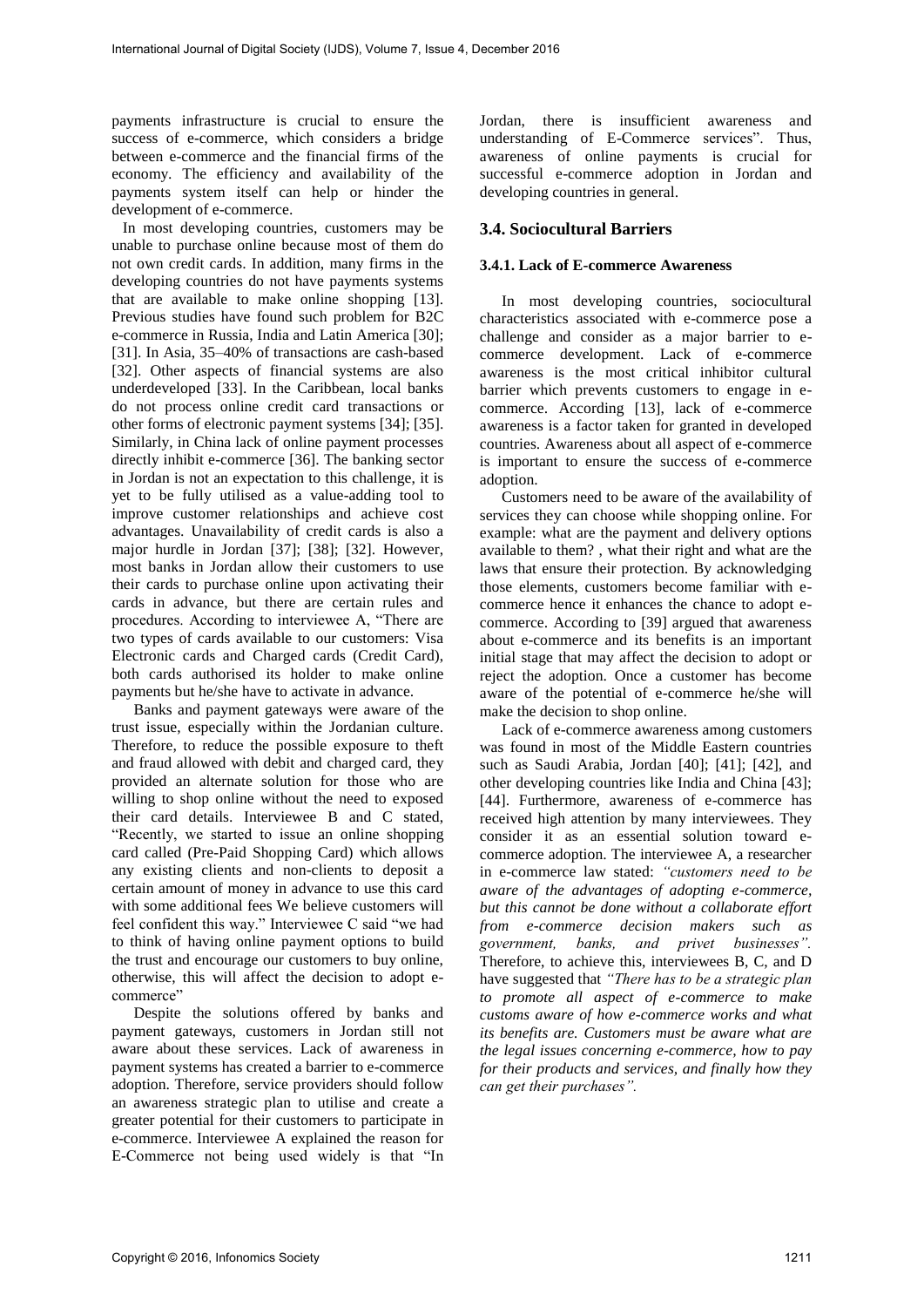## **4. Conclusion**

Ecommerce success is a collectively participatory process, where all stakeholders involved in developing that success and sustain it. Success in electronic commerce is relatively contextual, and based on a number of factors. The vast majority of Jordanian electronic commerce literature has dealt with aspects related to measuring the current electronic commerce processes based on universal success metrics, this is not necessarily the only way to measure a technological, commercial and social phenomenon such as electronic commerce. Having clearly defined success models begins with identifying the current context limitations that could slow down the ecommerce uptake, when this is accompanied with a stakeholder analysis, it should help to create a road map of involvement with explicit roles and responsibilities.

Technology is a key factor to electronic commerce success, and has always been thought of as the main driver to success, however, this research shows that it is not the only driver, awareness and understanding different electronic commerce processes can greatly help in pushing towards that success.

This paper has moved away from the universal measurement model of electronic commerce, and it provides different insights into how perceptions and awareness, along with other factors and limitations, can lead to better understanding of the context and help in clearing all stakeholders take in developing a successful model. When sociocultural and legal limitations are combined with better awareness, a new perspective has emerged, to realize that the problem of electronic commerce adoption goes beyond technology.

### **5. References**

[1] Daud Norzaidi, M., Choy Chong, S., Murali, R., & Intan Salwani, M. (2007). Intranet usage and managers' performance in the port industry. Industrial Management & Data Systems, 107(8), 1227-1250.

[2] Internet World Stats, (2016). Internet usage statistics and Internet users in the world distribution by world region Available at: http://www.internetworldstats.com/stats.htm

[3] Jaradat, M. I. R. M., & Faqih, K. M. (2014). Investigating the moderating effects of gender and selfefficacy in the context of mobile payment adoption: A developing country perspective. International Journal of Business and Management, 9(11), 147.

[4] Alyoubi, A. A. (2015). E-commerce in developing countries and how to develop them during the introduction of modern systems. Procedia Computer Science, 65, 479- 483.

[5] Paré, D. J. (2002). B2B e-commerce services and developing countries: disentangling Myth from reality. In International Conference on Internet Research (Vol. 3, pp. 13-16).

[6] Humphrey, J., Mansell, R., Paré, D., & Schmitz, H. (2003). Reality of e-commerce with developing countries, London: Media Studies, LSE.

[7] Yaseen, H., Dingley, K., & Adams, C. (2016). Capturing the Growth of E-Commerce in Jordan Using a Novel Research Approach. International Journal Of Management And Commerce Innovations, 3(2), 811-827.

[8] Al-Shboul, M. A., & Alsmadi, I. M. (2010). Building an e-Commerce Infrastructure in Jordan: Challenges and Requirements. International Journal of Interactive Mobile Technologies (iJIM), 4(4), 18-24.

[9] Abu-Shamaa, R., & Abu-Shanab, E. (2015). Factors influencing the intention to buy from online stores: An empirical study in Jordan. In GCC Conference and Exhibition (GCCCE), 2015 IEEE 8th (pp. 1-6). IEEE.

[10] Neuman, L. W. (2002). Social research methods: Qualitative and quantitative approaches. 6th ed. 2006, Boston, MA: Pearson Education.

[11] King, J. L., Gurbaxani, V., Kraemer, K. L., McFarlan, F. W., Raman, K. S., & Yap, C. S. (1994). Institutional factors in information technology innovation. Information systems research, 5(2), 139-169.

[12] Molla, A. (2005). Exploring the reality of e-commerce benefits among businesses in a developing country. Working Paper No. 22, University of Manchester. Institute for development policy and management (IDPM).

[13] Molla, A., & Licker, P. S. (2005). eCommerce adoption in developing countries: a model and instrument. Information & management, 42(6), 877-899.

[14] Khalfan, A. M., & Alshawaf, A. (2004). Adoption and implementation problems of e-banking: a study of the managerial perspective of the banking industry in Oman. Journal of Global Information Technology Management, 7(1), 47-64.

[15] AlGhamdi, R., Drew, S. and Alkhalaf, S. (2012). Government initiatives: The missing key for e-commerce growth in KSA. In International Conference on e-Commerce, e-Business and e-Service, 77(3), 772-775. Paris, France.

[16] Halaweh, M., & Fidler, C. (2008). Security perception in e-commerce: Conflict between customer and organizational perspectives. In Computer Science and Information Technology, 2008. IMCSIT 2008. International Multiconference on (pp. 443-449). IEEE.

[17] AlGhamdi, R., Drew, S. and Al-Ghaith, W. (2011), "Factors influencing e-commerce adoption by retailers in Saudi-Arabia: A qualitative analysis", The Electronic